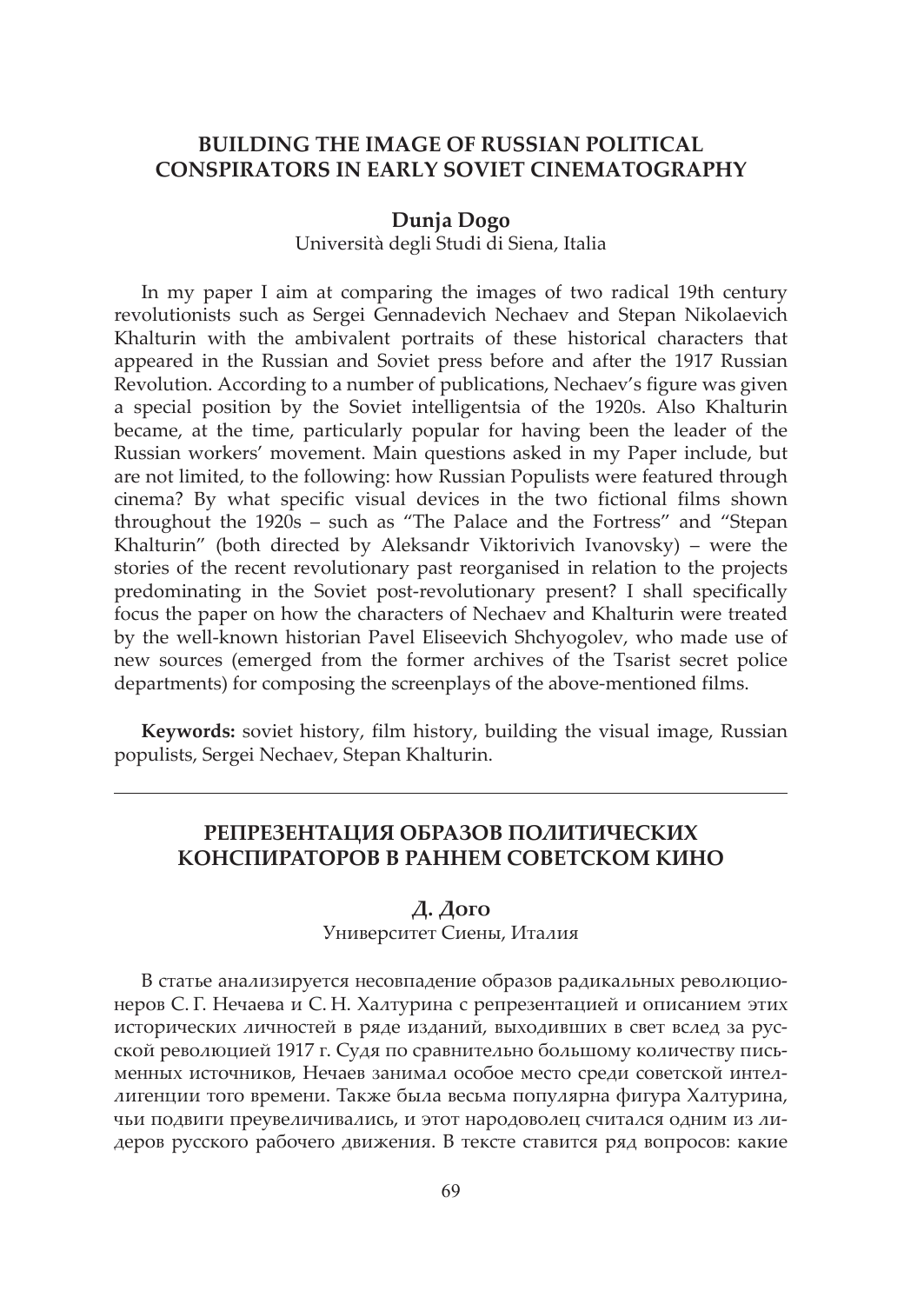личностные черты Нечаева и Халтурина представлены в массовом искусстве, а точнее, в кино? Посредством каких специфических визуальных приемов история русского революционного движения была согласована с идеологическими проектами большевистской властной элиты? Данные вопросы анализируются на материале таких художественных фильмов середины 1920-х гг., как «Дворец и крепость» и «Степан Халтурин» (оба в режиссуре А. В. Ивановского). Особое внимание привлекает трактовка революционеров литературоведом П. Е. Щёголевым в сценарных текстах этих картин. В статье используются архивные источники к постановке – в том числе записки Щёголева к материалам, находившимся в архиве Третьего отделения Императорской канцелярии.

**Ключевые слова:** советская история, история кино, конструирование визуальных образов, народовольцы, Сергей Нечаев, Степан Халтурин.

# 1. Moulding the memory of the revolutionary past<sup>1</sup>

In this paper I examine a topic – the cinematic image of two memorable Russian revolutionists such as Stepan Khalturin and Nechaev – that can be viewed in the wider context of shaping a "social memory" [Namer 1987] of the 19th century Russian revolutionary past in early Soviet Russia.

In the 1920s, the many stories of the Russian revolutionists were not solely shaped by means of such a popular form of entertainment that was cinema; written memories as well as complete biographies and other manifold testimonies of former political prisoners appeared, over the years, in the press and upon them commercial historically-based novels were grounded [Brintingler 2000]. Bolsheviks would attempt to retain, preserve and celebrate the collective memories of revolt – contained in the documents of the "Section of the Historical Archives of the Revolution"2 – as part of a political memory under construction in many cultural spheres.

All the archival heritage thereof was *used* by the Soviet Marxist historiography in its ascent to tell a multi-voice story of 19th century Russian socialism. Halfway through the 1920s texts began to be pub-

<sup>&</sup>lt;sup>1</sup> Unless otherwise indicated, translations from Russian into English are mine.

<sup>&</sup>lt;sup>2</sup> This section is the seventh of the eight sections into which the newly founded Soviet State archives (Gosarchivy RSFSR) were organised: designated as «Section of the Historical Archives of the Revolution», it contained documents of various types (including illegal literature, personal dossiers with biographies, and memoirs of the political prisoners, together with the Acts of the judicial inquiries), which had been either produced by or seized from the dissenters arrested by the Tsarist Secret Police.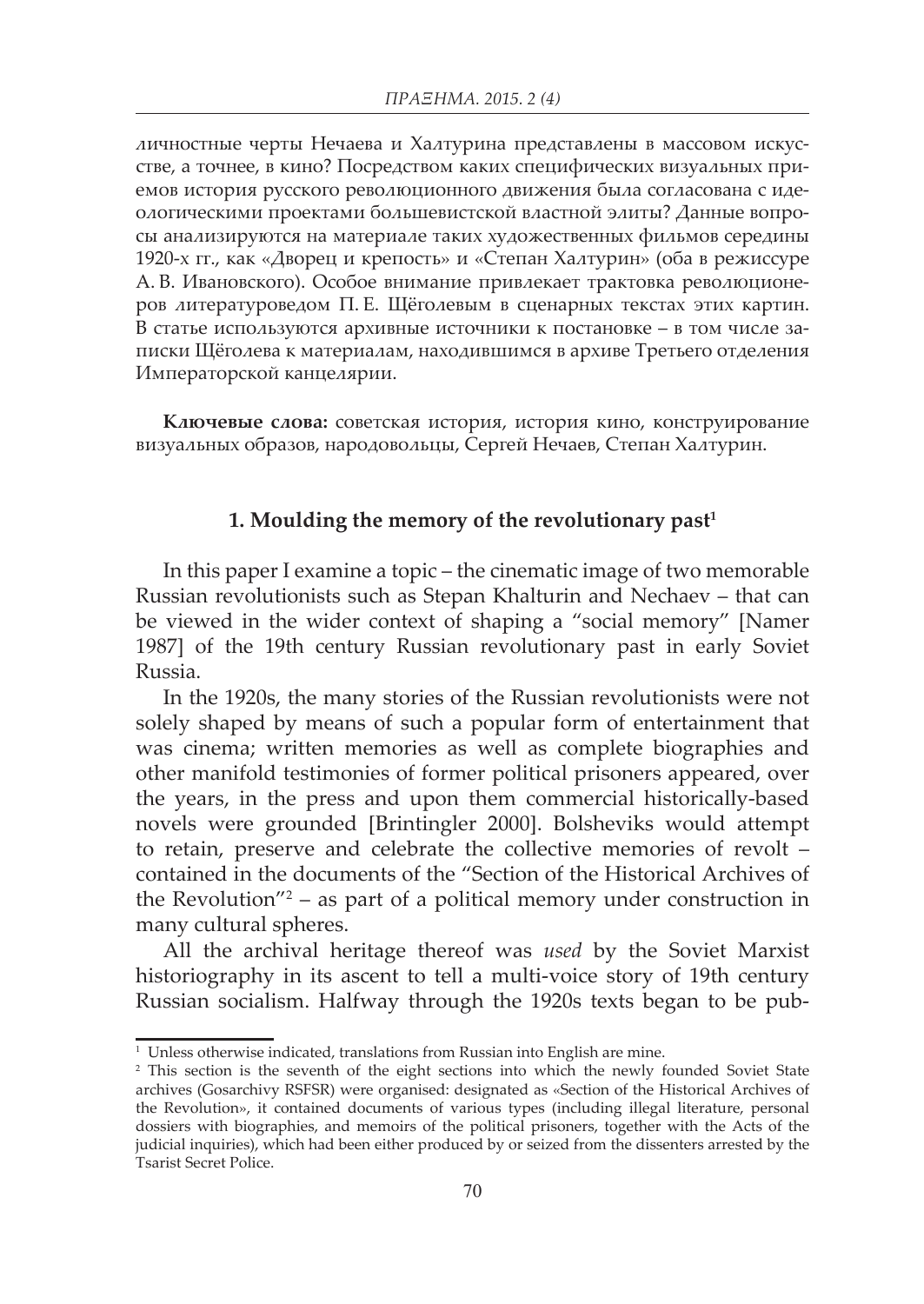lished of what would become, by the end of the following decade, the first, enormous Soviet bibliography dedicated to the Russian Populists, and in particular to those of the extremist section of the "mature Populism" of "The People's Will" ("Народная Воля").

As many publications in the home press of the period attest, a few Soviet scholars, alongside thinkers and artists as well, undertook to reconstruct the stories of the Populists condemned to life imprisonment for political crime<sup>3</sup>. After the 1917 Revolution, scholarship inquiring the lives of Russian Populists flourished and shortly afterward this trend would lead to transmitting a whole knowledge devoted to the Populist subject. Furthermore, at the time a few but still noteworthy Populists (Vera Figner, Nikolai Morozov, Mikhail Frolenko) were still alive and, after having been released and therefore returned full civil liberties, they granted manifold testimonies – and henceforth they became public personalities.

### **2. Shaping history through films**

Apart from Marxist scholars, also a number of Soviet directors would rely upon or at least were inspired by the sources thereof, just emerged from the secret archives of the Tsar; the revolts and uprisings these directors (i.e. Dmitry Bassaligo, Aleksandr Ivanovsky, Sergei Eisenstein, Esfir' Shub – just to mention those whose works were remarkably consistent) reconstructed served as important moments for the Bolsheviks in their giant project of shaping a public history that would have proved the October Revolution something unavoidable. In preparation for the tenth anniversary of the October Revolution almost one third of the featurefilms produced by the Russian national film studios dealt with subjects taken from the Russian and European revolutionary history. These works as a whole encompassed historical events occurred in the period between the French 1789 and forward till the October 1917 in Moscow – in many of them ample space was given to the Decembrist uprising [Штрайх 1919] as well as the 1905 Russian Revolution $4$ .

<sup>&</sup>lt;sup>3</sup> In Russia, throughout the 1920s, the first collections of authors like Bakunin, Tkachyov, Lavrov, who were among the most influential spirits in the Populist groups, were legally published. There was ongoing research into Populism, and scholarly journals such as "Каторга и ссылка", "Красный архив" and "Красная летопись" regularly published essays and memoirs either written by the populists or concerning them.

<sup>4</sup> The two State film-companies Goskino and Sovkino promoted, at least, six films committed to narrating the 1905 Revolution (TsGAIPD/Archive of Historico-political documents. 198. 1. 13. 4 verso, 5). In the film "9-е января 1905 г.", whose screenplay was written by Pavel Shchigolev, history was reconstructed strictly on the basis of the text-materials provided by the ISTPART Commission (notably the annotated compilation) [Покровский 1927].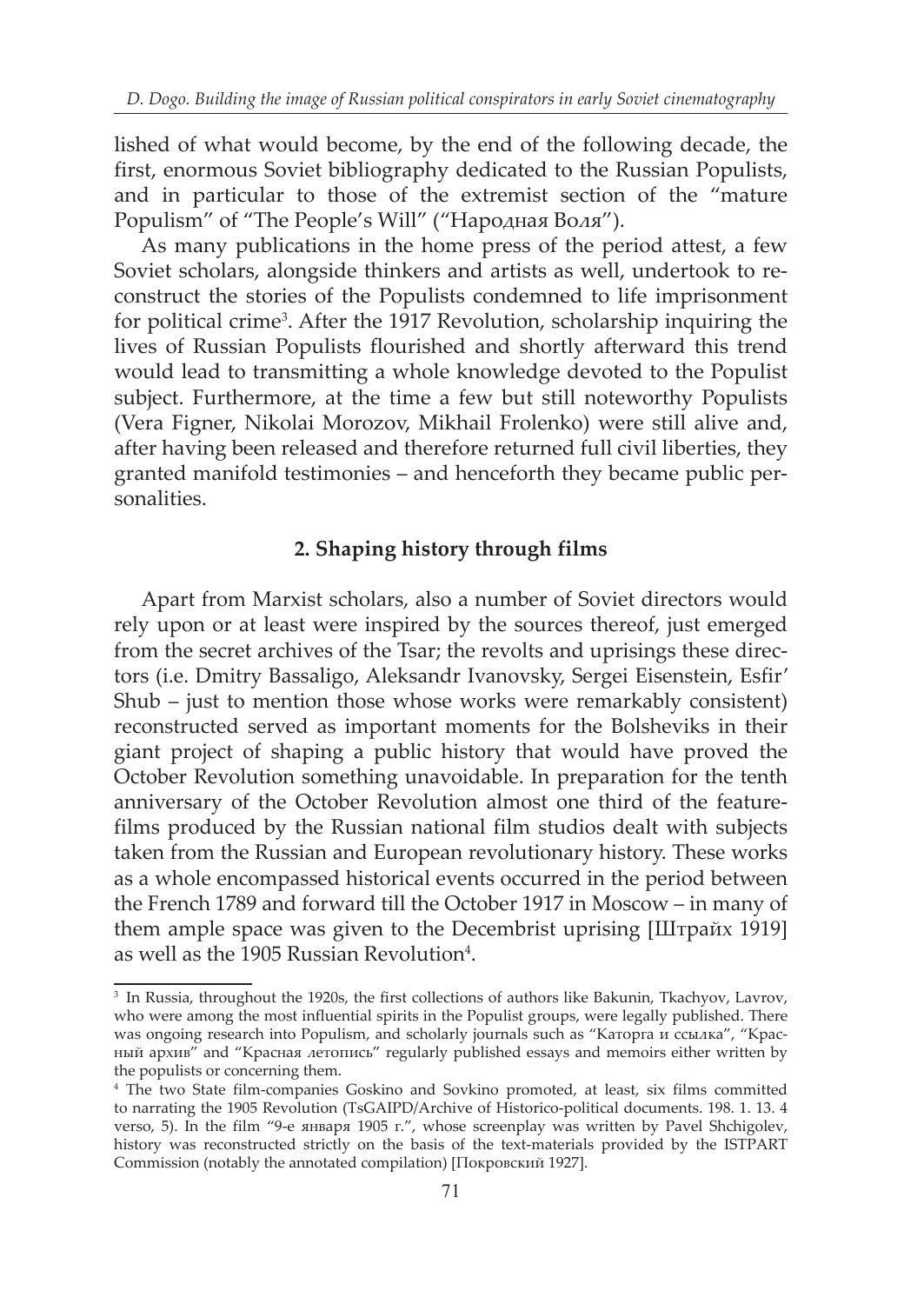Representing the Populist past through cinematic storytelling was not the achievement of the Soviet cinematography. Early films centred on the deeds of particular Russian regicides were promptly produced and screened soon after the 1917 February Revolution. In the period between February and October 1917 Russian private film-studios released seven long-feature films. The heroes and heroines of these dramas were specially conceived upon the example of those Populists who probably were the most lasting – the regicides – inasmuch as fictional characters could be associated with the real historical personalities<sup>5</sup>. Stories that would have been almost unimaginable telling in the Tsarist epoch were, eventually, disclosed, in the new conditions of freedom of speech that had granted the First Provisional Government by abolishing Court censorship<sup>6</sup>. Thereafter, other characters either inspired by or squarely connected with Russian Populism's history appeared in action-driven Soviet films [Гинзбург 2007, 433–450].

In post-revolutionary Russia dozen of films were projected and made exploiting such narratives – built on the machinations of the would-be assassins. Some well-known figures who, in the years leading up to the fall of the Tsarist system, had attempted by means of individual terror to defeat the autocracy (e.g. Dmitry Karakozov, Stepan Khalturin, Sergei Nechaev, Sof'ia Perovskaia, Vera Figner, and other Populists their fellows) appeared in a few long-feature films as well as incomplete scripts (such as "Aleksandr Uljanov – Lenin's brother" ("Александр Ульянов – брат Ленина") and "The Year 81st" ("81 год"), this latter left unfinished by Vera Figner), which were made between 1918 and 1932 [Троицкий 2009, 92].

In the mid-1920s, there was a portion of Soviet long-feature films specially designed for being the hit of the period and, principally, produced by the "Sevzapkino" – the most industrious State film-studio in Petrograd/Leningrad as well as one of the hugest integrated companies nationwide. Among these works, there are two specific films "The Palace and the Fortress" ("Дворец и крепость", 1924) and "Stepan

<sup>&</sup>lt;sup>5</sup> After having compared most complete published catalogues of Soviet films of the time I could appraise that, in 1917, ten films were released in which the life and death of given Russian Populists was featured. After having compared most complete published catalogues of Soviet films of the time I could appraise that, in 1917, ten films were released in which the life and death of given Russian Populists was featured [Иванова и др. 2002, 364–412; Мачерет 1961; Lebedev 1962, 487– 564; Вишневский 1945, 123–137].

<sup>6</sup> Court censorship, i.e. censorship under the Tsarist rule, suppressed above all political publications holding a political character [See: Зеленов 2000, 3; Orlovsky 1989, 39–56]. Before 1917, fictional films as well as documentary footage showing representatives of the Tsarist establishment and/or treating political issues offending the Establishment could be subject to preventive censorship; nevertheless, there was not an organic apparatus that controlled directly the whole cinema industry [See: Григорьев 2007, 220–223].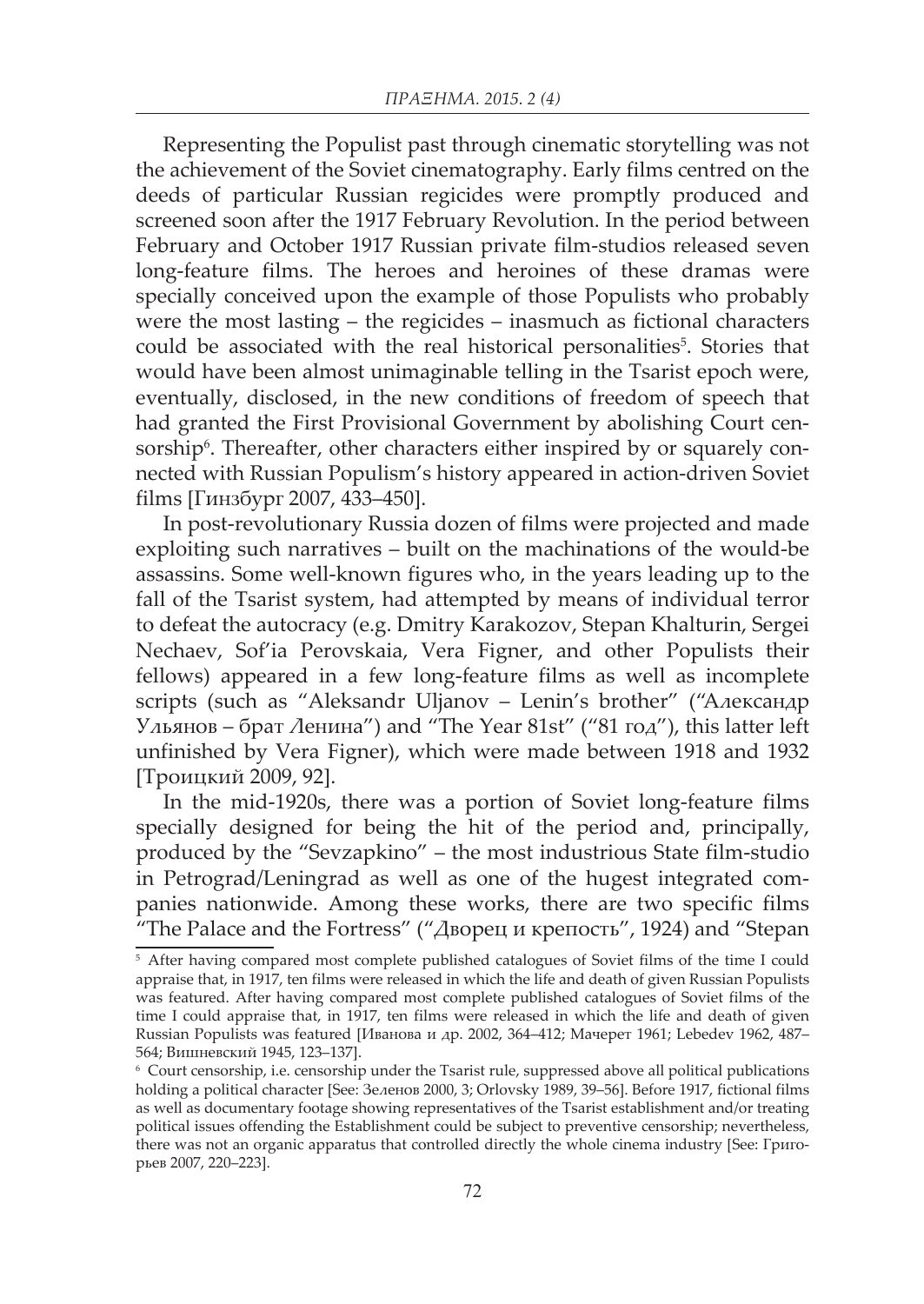Khalturin" ("Степан Халтурин", 1927) – both directed by Ivanovsky and whose screenplays were written by Pavel Shchiogolev, a very important literate and historian for the Socialist cultural heritage<sup>7</sup>. Shchiogolev employed for artistic purposes archival items to which had exclusive and direct access, being both the person in charge of directing the reordering of the fonds of the Tsarist secret police departments (documents of the trials, written testimonies such as missives and confessions) to be archived at the "Petrograd Museum of the Revolution", and an executive fellow of the ISTPART (Committee for the History of the October Revolution and of the Russian Communist Party). Scholarly monographs that would start to be published toward the end of the 1920s were the first major undertaking by historians to use the new primary and archival sources, sources that had got to be available since the break-up of the Russian autocracy in 1917 [Троицкий 2002, 14, 34–39].

"The Palace and the fortress" and "Stepan Khalturin" presented two stories centred on noteworthy figures of terrorists in the Populist movement: the ones who were either condemned or executed for committing political crimes. The aim was to find in these stories traces of a bloody fight against despotism, demonstrating that the Revolution had been the final stage of a long-term process that had its roots in the 19th century.

"The Palace and the fortress" dramatises the vicissitudes of Michail Beideman, a young democrat who forsakes his own class and professional background as a military officer (he is a *junker*, a member of the higher ranks of the Imperial Guard) to become a courier for the intellectual Aleksandr Herzen. "Stepan Khalturin" deals with the deeds of the peasant revolutionary Stepan Khalturin, who, in 1880, joined the "People's Will" and, soon afterwards, leaded its worker's groups in Moscow for many months – in 1882 he was hanged by the Tsar for his part in the terror act that lead to the assassination of the Procuror-General of the circuit law-court in Kiev, Vasily Stepanovich Strel'nikov. The latter had condemned to death several members of "The People's Will" party in a number of consecutive political trials, and notably those that were instructed in the Southern regions of the Russian Empire as well as the "Trial of the 193" (1877–1879) [Троицкий 1983, 83–84] – also known as one of the most giant trials brought against Russian Populists and their followers.

<sup>7</sup> As scholars have noted, Shchiogolev was one of the few professional historians to be engaged by the Narkompros for carrying out the archival reform that the Soviet administration had endorsed in line with the project for making the history of the Communist event. Since the outset of the Second Russian Revolution, in March 1917, P. E. Shchiogolev had the means of consulting, steadily and extensively, a vast quantity of evidence written about the vicissitudes of the many Populists who ended up in the Tsarist prisons [Хорхордина 1994, 70–71].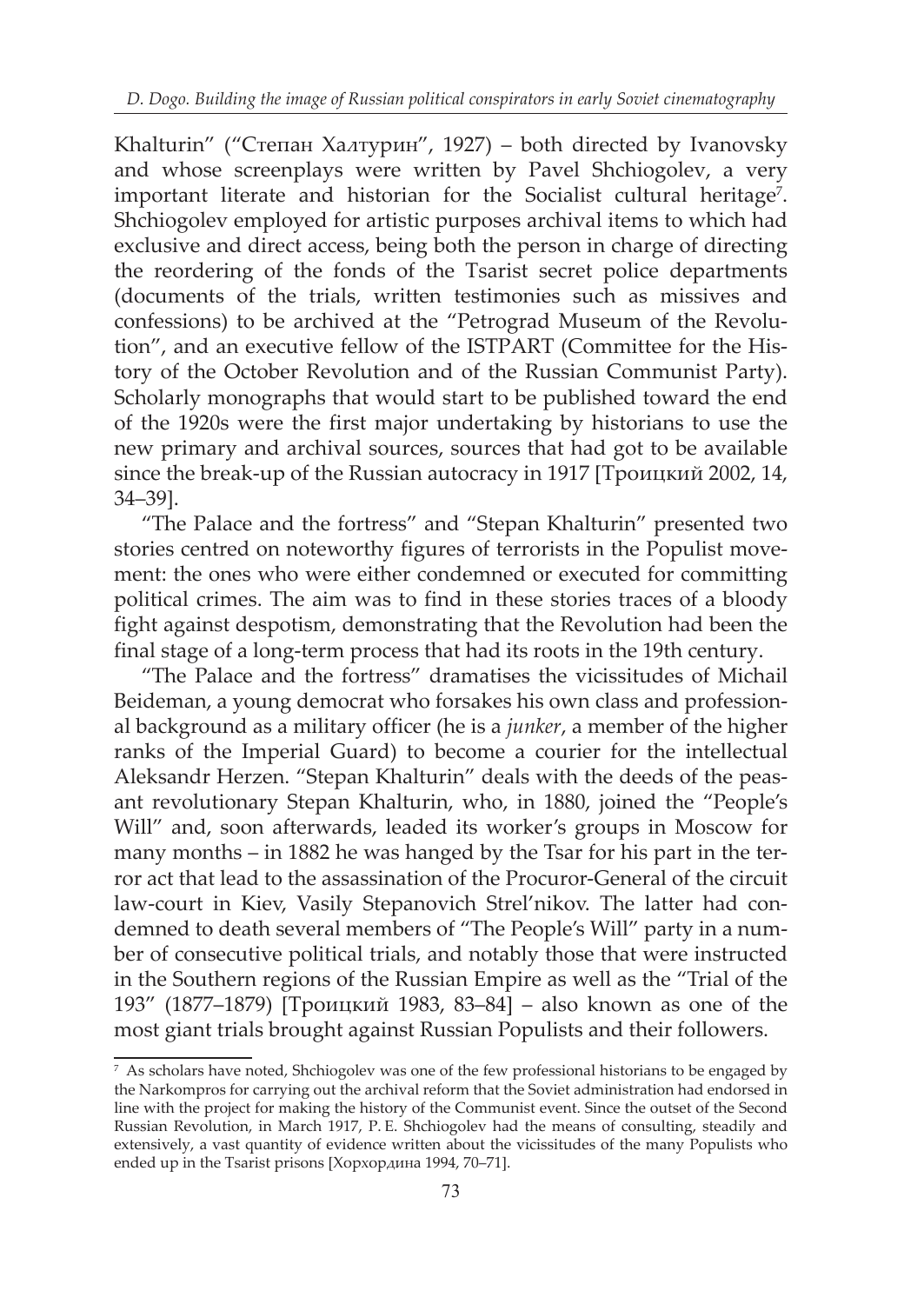"Stepan Khalturin" was released in 1925 for being screened throughout the following five-year period till the public ceremonies praising the 50th anniversary since the birth of the "People's Will". Such celebrations took place in the period between 1929 and 1931, in a time when, as commonly maintained by historians, both men of letters and the scholarly community of the country were devoting plenty of literature to "The People's Will" organisation, and most important memorials on Russian Populism overall had been already published<sup>8</sup>. As late as 1929, both films continued to enjoy widespread distribution as well as outstanding popularity despite negative publicity by the Party critics<sup>9</sup>.

#### **3. Building the portrait of Nechaev and Khalturin**

In the historical context hitherto outlined staging the Russian revolutionary past lead to building images of heroes that complied with propaganda's aims.

"The Palace and the Fortress" was produced by the State company "Sevzapkino", which had undertook the idea to produce a grandiose Soviet film to be widely distributed not only at home but also abroad, Europe in particular. It was stated in a promotional article published in the newspaper "Pravda", the main Bolshevik press-organ of the ruling elite, that since the film *blurred* the facts between fiction and fact [Гусман 1924], it perfectly fulfilled the task for which it was generously sponsored by the State. "The Palace and the Fortress" quickly scored a great success with the public and was sold at a profit whereby the "Sevzapkino" could invest money in developing its own production's plans.

In the "The Palace and the Fortress" there is a subplot with Nechaev treated sympathetically: "around him the revolutionary youth regrouped"10 and he was arrested by Tsarist authorities because he had

<sup>&</sup>lt;sup>8</sup> Three books were published that were devoted to narodovolets; they were mainly made of unpublished material such as memoirs and historical accounts of a different type: the "Всесоюзное общество политических каторжан и ссыльно-поселенцев" together with some Russian populists issued the collection of writings. See: «Народная воля» в документах и воспоминаниях. Москва, 1930; «Народная воля» перед царским судом. Москва, 1930.

<sup>&</sup>lt;sup>9</sup> "The Palace and the Fortress" obtained such a success with the audience that it sold out many times at the box office; the film was programmed sixty-five times obtaining on the whole two hundreds and fifty screenings within the theatrical circuit in Leningrad – this comprising the cinemas: "Ампир", "Астартэ", "Паризиана", "Пробуждение"). On the one hand the film enjoyed great success, on the other hand a substantial part of Party's reviewers harshly criticized. See: Всеукраинская рабочая газета «Пролетарий». 9 февраля 1924. № 33; Вечерние Известия. Москва, 18 февраля 1924. № 7.

<sup>&</sup>lt;sup>10</sup> This synopsis corresponds to the subject of the film "The Palace and the Fortress" as it is presented in the new edition of the film released in 1936–1937 and whose 35-mm print is available for screening at the Gosfil'mofond.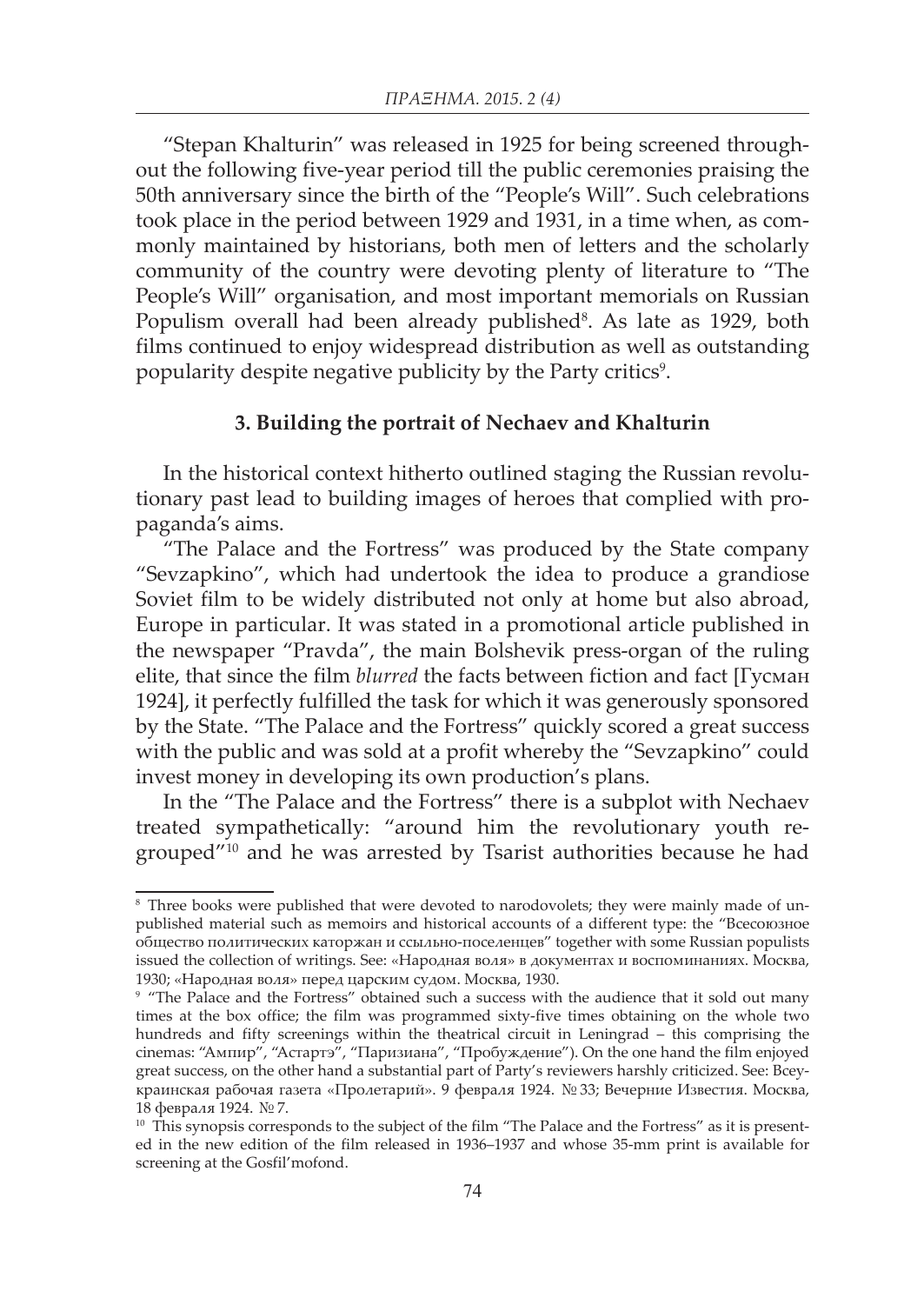incited loyal subjects (students) to rebellion against the Tsar, and nor because he had machinate the murder of the student Ivan Ivanov – fact that is neither mentioned in the filmic captions nor suggested visually in the intrigue.

In one of the episodes set in prison, Nechaev not only writes with his own blood an appeal of grace asking for Beideman's sake, but also requests that the executive Committee of "The People's Will" liberate his fellow [Пиотровский 1936, 70–71, 74]. The man who for more than forty years had been regarded as a murder and schemer if not even as an impostor, was now praised as a positive revolutionary figure of the highest importance, the one who already in the opening stages of the movement had pointed the way which the revolution had to take. Both Beideman and Nechaev represent the regicide *par excellence*, who is glorified in the "The Palace and the Fortress".

In the 1920s, this reversal of opinion concerning Nechaev was consequent upon the researching in the archives: as biographers have asserted over the years, there was scarcely a Bolshevist periodical of importance which did not print some detail about him, his fate, his teachings or at least reminiscences of him by his contemporaries and followers, some of whom were still alive.

However, Shchiogolev moulded Nechaev's fictional character on grounds other than those afforded by the memoirs that saw the light at the turn of the 19th century and, shortly afterwards, in the scientific journal "Былое" [Земляк 1912, 70–73]. The historian departed from the distinctly negative portrait of this revolutionary that had been produced by the press, notably by the ISTPART's journal "Красный архив" [Максаков 1922, 280–281; Козьмин 1926 a; Козьмин 1926 b], as a result of the public trial which found Nechaev guilty of having caused the death of the student I. I. Ivanov in 1869.

The image of Nechaev promoted in "The Palace and the Fortress" is totally different from the one outlined many years before by Aleksandr Herzen in his letters: apparently the great Russian literary figure must have been unfavourably impressed by his close encounter with Nechaev in May 1869, and thus went so far as to demonize the latter as a "moody individual" ("человек обречённый") – using a well known quotation from the principal manifesto of Nihilism "Chatechism of a Revolutionist" ("Катехиз революционера", Sergei Nechaev and Mikhail Bakunin, 1869–1871) – ready to commit a benchmark murder in order to consolidate in blood his political organization – "The People's Retribution" ("Народная расправа", 1869–1870). Shchiogolev was perfectly aware of the picture of Nechaev that was given by Bakunin in his unpublished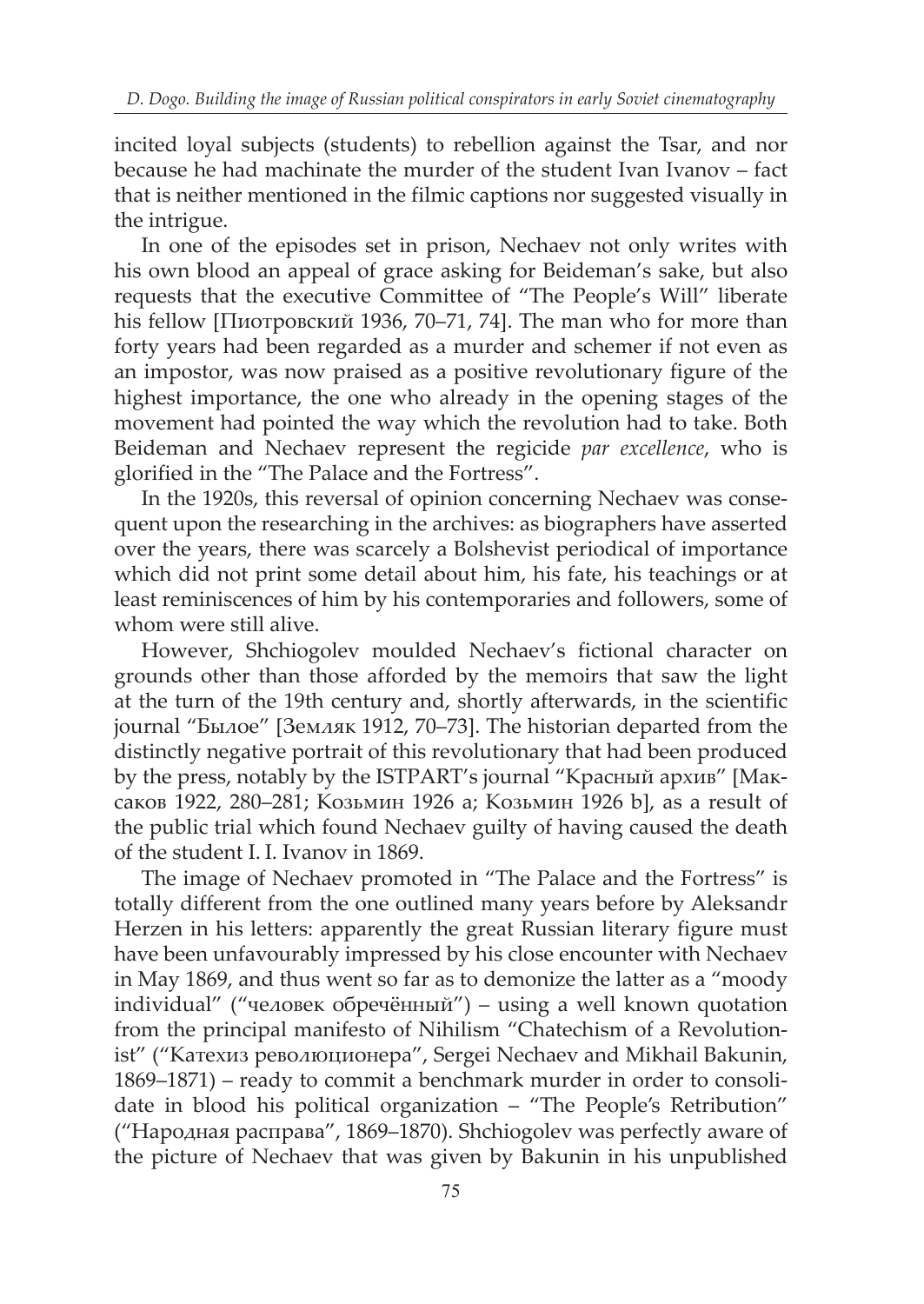letters and by the *народоволец* in their own publication "Herald of People's Will" ("Вестник Народной Воли". 1881. № 1): criminal characteristics that Nechaev was know to have were due to his exceptional capacity for action and persuasion $11$ .

This picture of Nechaev was eventually incorporated in the collective memory of the last Russian Populists; these latter had described Nechaev as a charismatic revolutionist undergoing and surviving his painful detention in Tsarist prisons, but those of them who wrote during their exile abroad, following the regicide, tended to dissociate themselves from Nechaev's methods of coercion and conspiracy [Сватиков 1907, 165–249].

There was now proposed a different public memorial to Nechaev, designed to erase the image of the impostor and murderer calcified in the memories of certain historians and revolutionaries who were his contemporaries. Nechaev was, in the end, lauded as a thinker of the highest level, who from the first stage of the movement for freedom from autocracy had anticipated the proper strategy to pursue so as to arrive at the establishment of a government of professional revolutionaries. Nechaev became one of the forerunners of Bolshevism, not without the essential contribution of Lenin, who encouraged the study of him, and Shchiogolev, who wrote a substantiated biography of him and dedicated to him the fifth and last long chapter of "Alexei-Ravelin" ("Алексеевский равелин")12.

Before the film was distributed, a few articles on Nechaev appeared in the Party press; however, they did not reveal anything new concerning his biography that the pre-Revolutionary press would not have published [Козьмин 1923, 60; Оксман 1923]. Shchiogolev turned the bad reputation surrounding Nechaev as a murderer into an honourable one thanks to such notable deeds as succeeding in persuading the sentries of the Fortress of the rightness of the revolutionary cause. Rather, he relegated to the background Nechaev's murky past prior to his arrest by enhancing what he presented as true historical proofs officially presented to the Tsar by the Adjutant General, the Commandant and the Warden of the Fortress – biased witnesses, who would have had every reason to discredit Nechaev but did not do so – indeed, they praised his conduct.

<sup>11</sup> See: Пушкинский Дом (ИРЛИ РАН). Ф. 627: П. Е. Щёголев. О. 3. Д. 2: С. Г. Нечаев. Копии материалов и заметки. Рукописи и машинопись. 21–36; Пушкинский Дом (ИРЛИ РАН). Ф. 627: П. Е. Щёголев. О. 3. Д. 52: Материалы о книге об Алексеевском равелине. Глава о Бейдемане «Таинственный узник». 1–2.

<sup>&</sup>lt;sup>12</sup> In the Introduction to this work, Schiogolev emphasizes Nechaev's heroism: the revolutionist is praised for having been "пламенным революционером" and "победителем равелина" [Щёголев 1929, 188–376].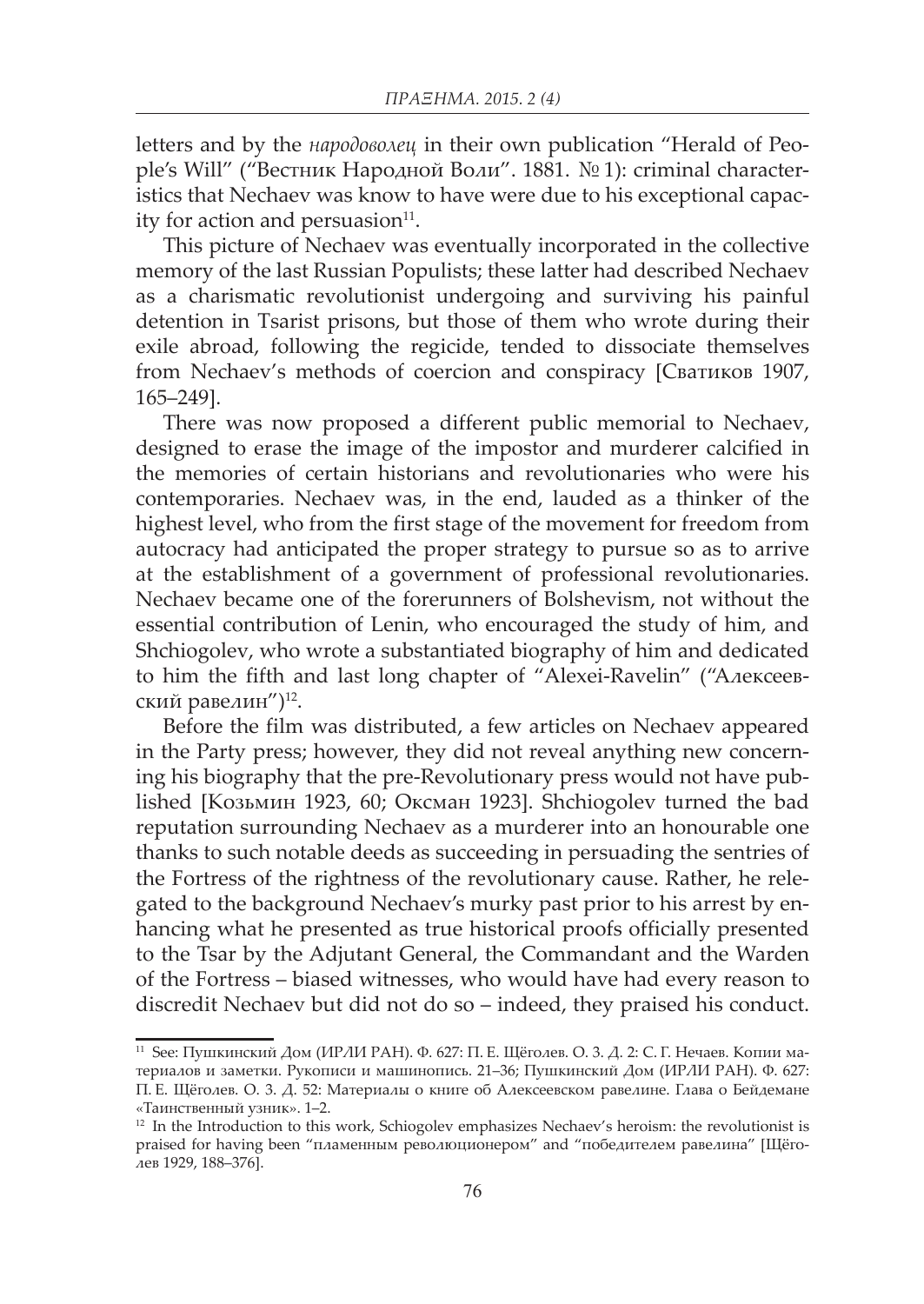Not only could he study the archival dossiers containing secret papers produced on Prisoner № 5, as Nechaev was labelled in the Fortress throughout his detention (27 January 1873 – 21 December 1882 O.S.), but he also was inspired by the poem "Student" ("Студент" 1868) in which Nikolai Ogarev eulogises his friend Nechaev by recalling his humble peasant origins<sup>13</sup>.

As concerns Stepan Khalturin there is an episode in the eponymous film telling the deepest meaning of the glorification he was to achieve by means of cinema. According to the original screenplay, Stepan Khalturin had a vision showing how he would enter the pantheon of national heroes: he was to see his own memorial set in a not distant time ahead following the accomplishment of the 1917 Revolution. This thematic connection between the past and the present was conveyed through the particular narrative device of the flash-forward in such a way that, whilst Strel'nikov was previewing his own death, Khalturin visualized his own after-life under the single flag of the Bolshevik Party. Archival documents whereby we can know the film "Stepan Khalturin" at complete (i.e. as it was originally proposed to the Soviet audience) provide a full picture of such an intersection between the two timelines (the present and the future). On 21st March 1882 (O.S.) at dawn, immediately before the execution, Khalturin seats aside in his cell and predicts his own apotheosis, an apotheosis that, *post-mortem*, a crowd of workers in the post-revolutionary setting would grant him:

«235. Тюрьма. Луна уходит. Рассвет. На дворе воздвигают эшафот.

236. Камера Желвакова. Желваков тянется к решётке окна и спешит насладиться уходящей луной, уходящей жизнью.

237. Камера Халтурина. Сидит на койке, закрывает глаза, грезит. Волны рабочих одна за другой передвигаются, с красными знамёнами. Стоит он и Желваков. Толпа ближе, ближе. Поднимает его и Желвакова на руки, склоняют над ними знамёна.

238. Постройка эшафота заканчивается.

239. Конец видения Халтурина. Толпа несёт их. Видение исчезает. Дверь открывается. Показывается священник. Халтурин отрицательно машет рукой»14.

<sup>13</sup> See: Пушкинский Дом (ИРЛИ РАН). Ф. 627: П. Е. Щёголев. О. 3. Д. 2: С. Г. Нечаев. Копии материалов и заметки. Рукописи и машинопись. 73.

<sup>14</sup> See: Пушкинский Дом (ИРЛИ РАН). Ф. 627: П. Е. Щёголев. О. 3. Д. 63: Степан Халтурин. Киносценарий. Машинопись, режиссёрский экз. 25.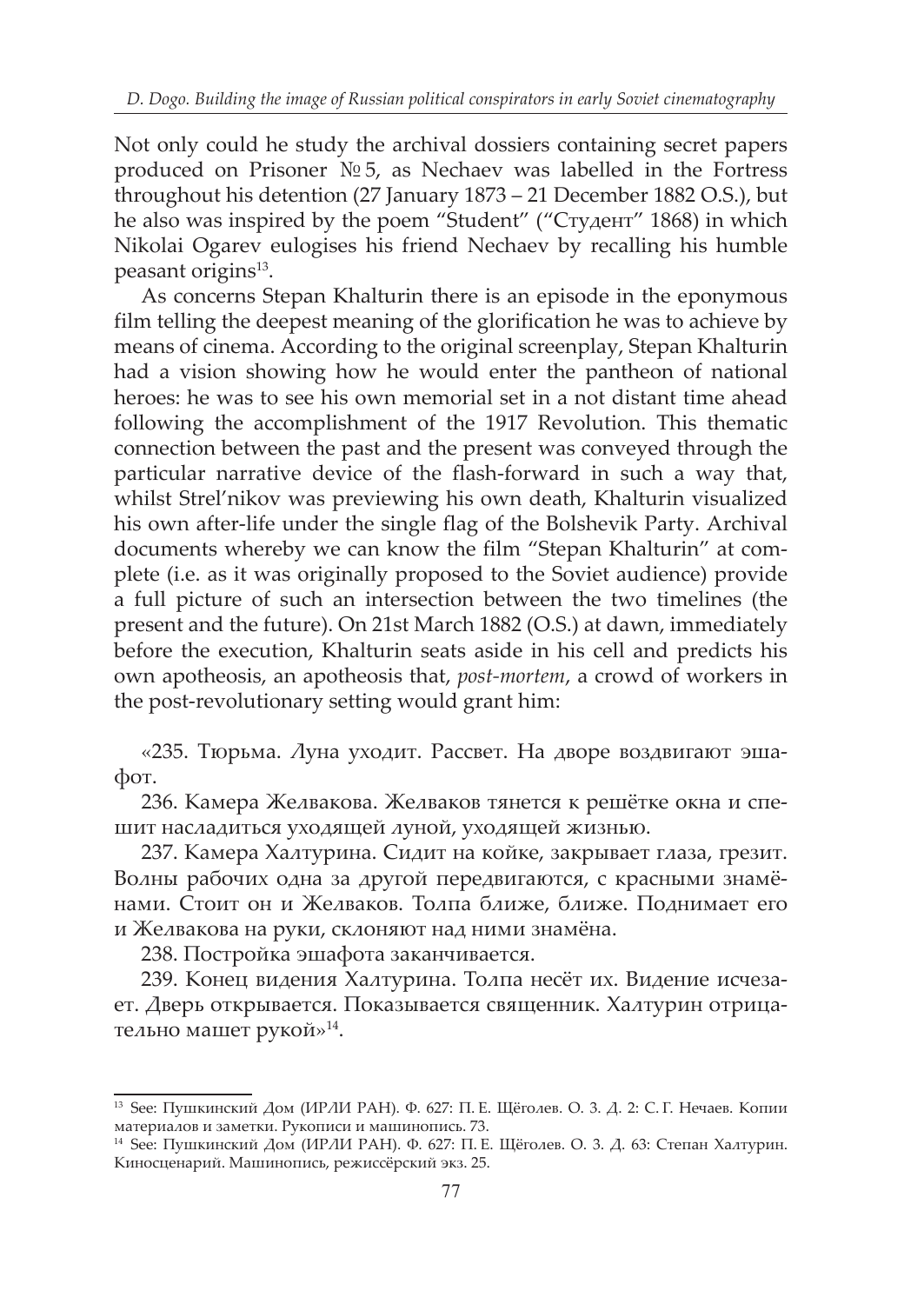In the film Khalturin pronounces the very famous motto "Alexander II must be killed by a worker" ("Александр II должен быть убит рабочим") that had been published abroad by "The People's Will" in the last two decades of the 19th century and otherwise it would not be disseminated albeit in underground press<sup>15</sup>. Khalturin pronounces these words in a dialogue with Aleksandr Kviatkovsky at the historic Congress of the Executive Committee of "Land and Freedom" ("Земля и Воля") in Lipetsk (1879): here, he spontaneously proposes himself to kill the Tsar as soon as this organisation agreed with a new tactic – Aleksandr Mikhailov, Lev Tikhomirov, Kviatkovsky had just decided to adopt regicide as a method of struggle to the end of liberation from absolute power [Ивановский 1924, 7]. Furthermore, in the full-lenght there is a thoroughly enough description on how, in 1880, Khalturin prepared the attempt to the Tsar at the Winter Palace: this and other narrative devices made of him a glorious man whereas any other aspect of his political deeds was simply passed over in silence [Блейман 1968, 16–17].

## **4. Conclusions**

Nechaev and Khalturin can be accorded a profile of an archetypal type: both were examples of young idealists coming from the common people (if not even of poor origins) and penetrating the revolutionary *intelligentsia*, bringing a profound desire for action with their world view. In these films they are portrayed as heroes of their days that shared sympathy for radical actions beyond any narrowed political view or commitment to a specified Party.

By 1920 the ISTPART Commission had been established for the gathering, processing and realising of materials concerning the story of the October Revolution and the Communist Party – through the time this institution increased the network of museums where such archival items were exhibited having at its disposal more than eighty SEDI by the end of the decade [Кытимова 1983, 12; Кротов 1982, 122–132]. While early Soviet film companies independently produced of that commission, they nonetheless contributed to the process of *reinventing*

<sup>15</sup> According to what The People's Will published in its propagandistic literature abroad: "Эта мысль, – что царь, обманывающий русский народ, должен погибнуть от руки человека из народа, – гвоздём зашла в голову Халтурина. Говорят, что он советoвался с рабочими и получил их одобрение. Сам Халтурин говорил даже одному лицу, что он действовал в этом случае по поручению какого-то рабочего кружка. Как бы то ни было, он обратился осенью 1879 г. к Исполнительному Комитету с предложением не только своих услуг, но даже с целым планом, уже наполовину выполненным" [See: Засулич, Лопатин 1883, 40–48].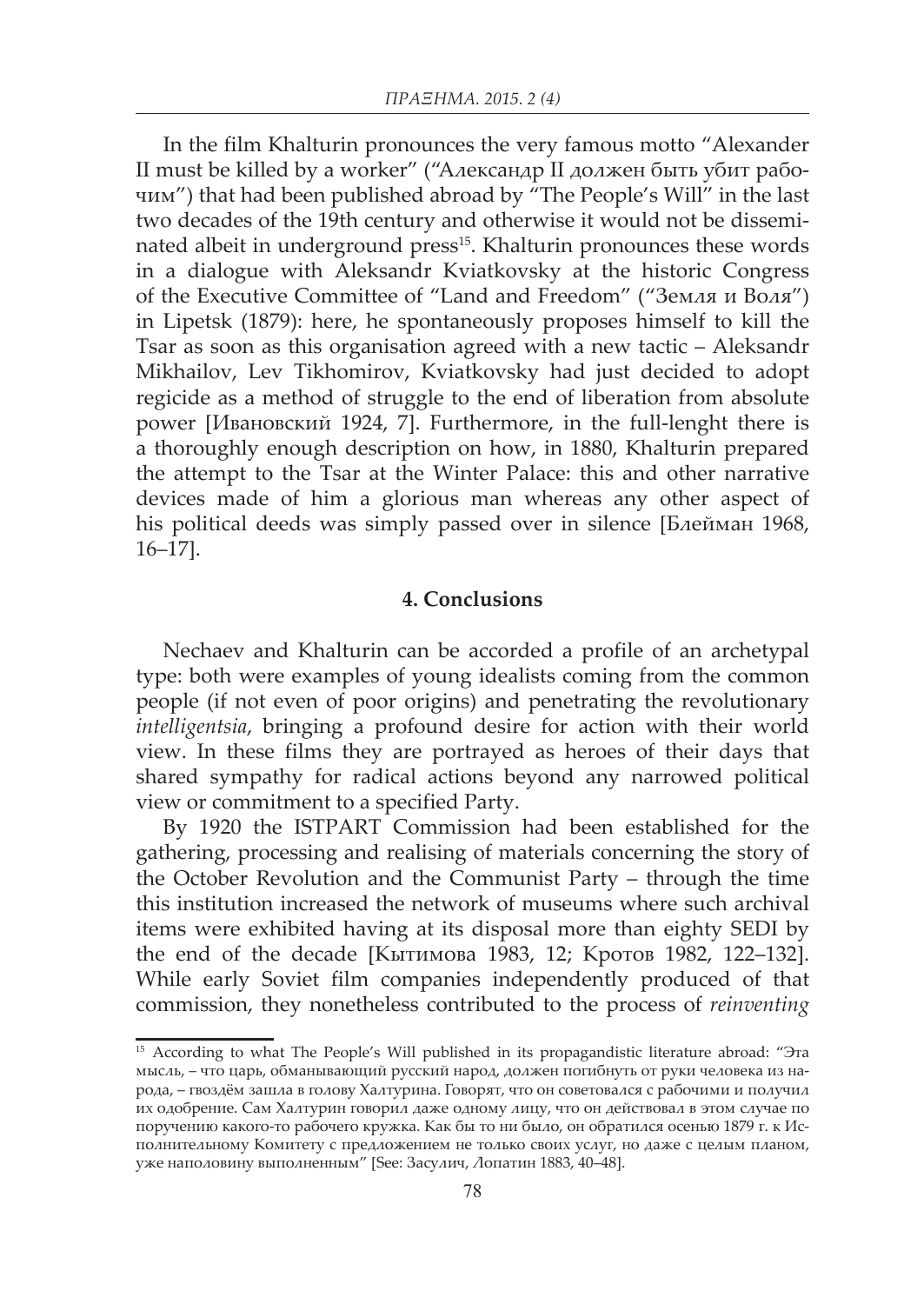the past for ideological purposes [Лейкина 1973; Чернобаев 2010, 286–287]. Works such as the "The Palace and the Fortress", "October" (S. M. Eisenstein, 1928), "Stepan Khalturin" as well as "From the spark to the flame" ("Из искры пламя"), parallel title "Thread after thread" ("Нить за нитью", D. Bassaligo 1924) consisting a series of 6 parts and many other Soviet fictional films participated in the process of moulding a political memory of the Russian past that had significance to the present.

Given the in-depth inquiry hitherto proposed, a wider discourse based on further archival sources could examine how, in the 1920s and beyond, prominent Russian historians and literates – such as Yulian Oksman, Yury Tynianov and Viktor Shklovsky – contributed to the process of etching a portrait of (fairly unknown) Russian revolutionaries in the collective imagery of early Soviet Russia.

# REFERENCES

- Brintingler 2000 *Brintingler A.* Writing a Usable Past: Russian Literary Culture 1917–1937. Evanston, 2000.
- Lebedev 1962 *Lebedev N.* Il cinema muto sovietico. Torino, 1962.
- Namer 1987 *Namer G.* Mémoire et société. Paris, 1987.
- Orlovsky 1989 *Orlovsky D. T.* The Provisional Government and its Cultural Work. Bolshevik Culture. Experiment and order in the Russian Revolution. Bloomington, 1989.
- Блейман 1968 *Блейман М.* Начало искусства // Из истории Ленфильма. Статьи, воспоминания, документы. 1920-е годы. Выпуск 1. Ленинград, 1968.
- Вишневский 1945 *Вишневский Вен.* Художественные фильмы дореволюционной России. Москва, 1945.
- Гинзбург 2007 *Гинзбург Г.* Кинематография дореволюционной России. Москва, 2007.
- Григорьев 2007 *Григорьев C. И.* Придворная цензура и образ верховной власти. 1831–1917. Санкт-Петербург, 2007.
- Гусман 1924 *Гусман Б.* Дворец и крепость // Правда. 16 февраля 1924. № 38.
- Засулич, Лопатин 1883 *Засулич В. И., Лопатин Н. Н.* Kалендарь Народной воли на 1883 год. Genève, 1883.
- Зеленов 2000 *Зеленов М. В.* Политика аппарата ЦК РКП (б) в области цензуры исторической науки в 1919/1929 годах. Автореферат диссертации на соискание учёной степени доктора исторических наук. Нижний Новгород, 2000.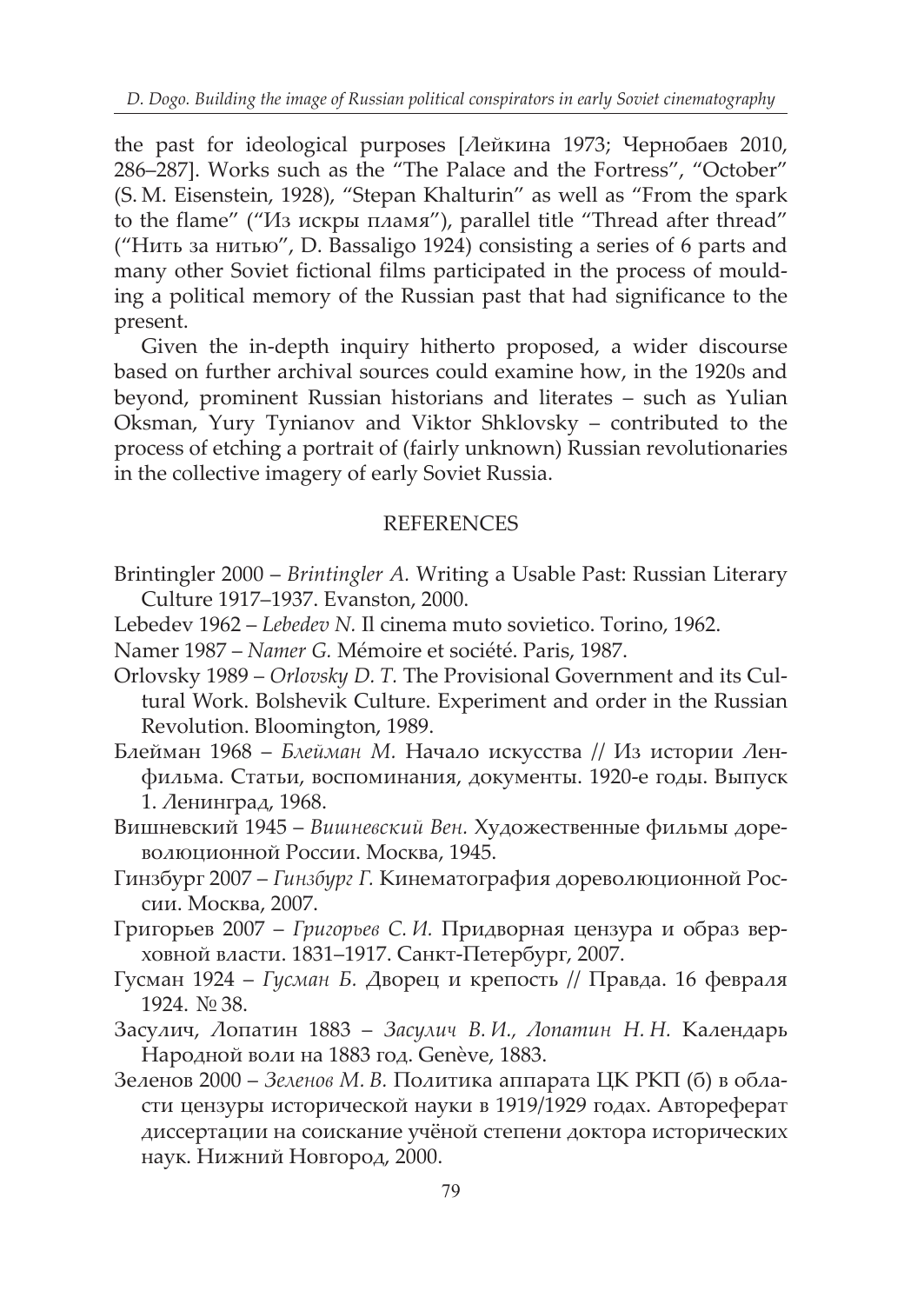- Земляк 1912 *Земляк.* Новое о Нечаеве // Былое. 1912. № 14.
- Иванова и др. 2002 Великий кинемо: Каталог сохранившихся игровых фильмов России (1908–1919) / Сост. В. Иванова, В. Мыльникова, С. Сковородникова, Ю. Цивьян, Р. Янгиров. Москва, 2002.
- Ивановский 1924 Беседа с режиссёром А. В. Ивановским // Кинонеделя. 1924. № 13.
- Козьмин 1923 *Козьмин Б.* Около нечаевского дела // Каторга и ссылка: Историко-революционный вестник. 1923. № 6. С. 55–63.
- Козьмин 1926 a *Козьмин Б.* Неудавшаяся провокация. Новое о Нечаеве // Красный Архив. 1926. № 1 (14). С. 148–158.
- Козьмин 1926 b *Козьмин Б.* Новое о С. Г. Нечаеве. Удавшаяся провокация // Красный Архив. 1926. № 2 (15). С. 150–163.
- Кротов 1982 Музейное дело в СССР: Сборник научных трудов / Отв. ред Ф. Г. Кротов. Москва, 1982.
- Кытимова 1983 *Кытимова C. И.* Истпарт и становление историко революционных музеев 1920–1928 гг. Автореферат диссертации на соискание учёной степени кандидата исторических наук. Москва, 1983.
- Лейкина 1973 *Лейкина Е. Т.* Создание и деятельность ленинградского Истпарта (1920–1980) // Проблемы историографии и источниковедения истории КППС. Вып. 2. Ленинград, 1973.
- Максаков 1922 *М<аксаков> В.* Обряд публичной казни над С. Г. Нечаевым // Красный Архив. 1922. № 1. С. 280–281.
- Мачерет 1961 Советские художественные фильмы. Аннотированный каталог. Т. 1: Немые фильмы (1918–1935) / Ред. А. В. Мачерет. Москва, 1961.
- Оксман 1923 *Оксман Ю. Г.* Судьба одной пародии Достоевского // Красный Архив. 1923. № 3. С. 301–303.
- Пиотровский 1936 *Пиотровский A. П.* Монтажный лист в картине. Дворец и крепость. В 6 частях. Ленинград, 1936.
- Покровский 1927 1905. Материалы и документы / Общ. ред. М. Н. Покровского. Москва, Ленинград, 1927.
- Сватиков 1907 *Сватиков C. Г.* Студенческое движение 1869 года: Бакунин и Нечаев // Наша страна: Исторический сборник. № 1. Санкт-Петербург, 1907.
- Троицкий 1983 *Троицкий Н. А.* «Народная воля» перед царским судом (1880–1894). Саратов, 1983.
- Троицкий 2002 *Троицкий Н. А.* Крестоносцы социализма. Саратов, 2002.
- Троицкий 2009 *Троицкий Н. А.* Орлы-богатыри (Российские народники в искусстве). Саратов, 2009.